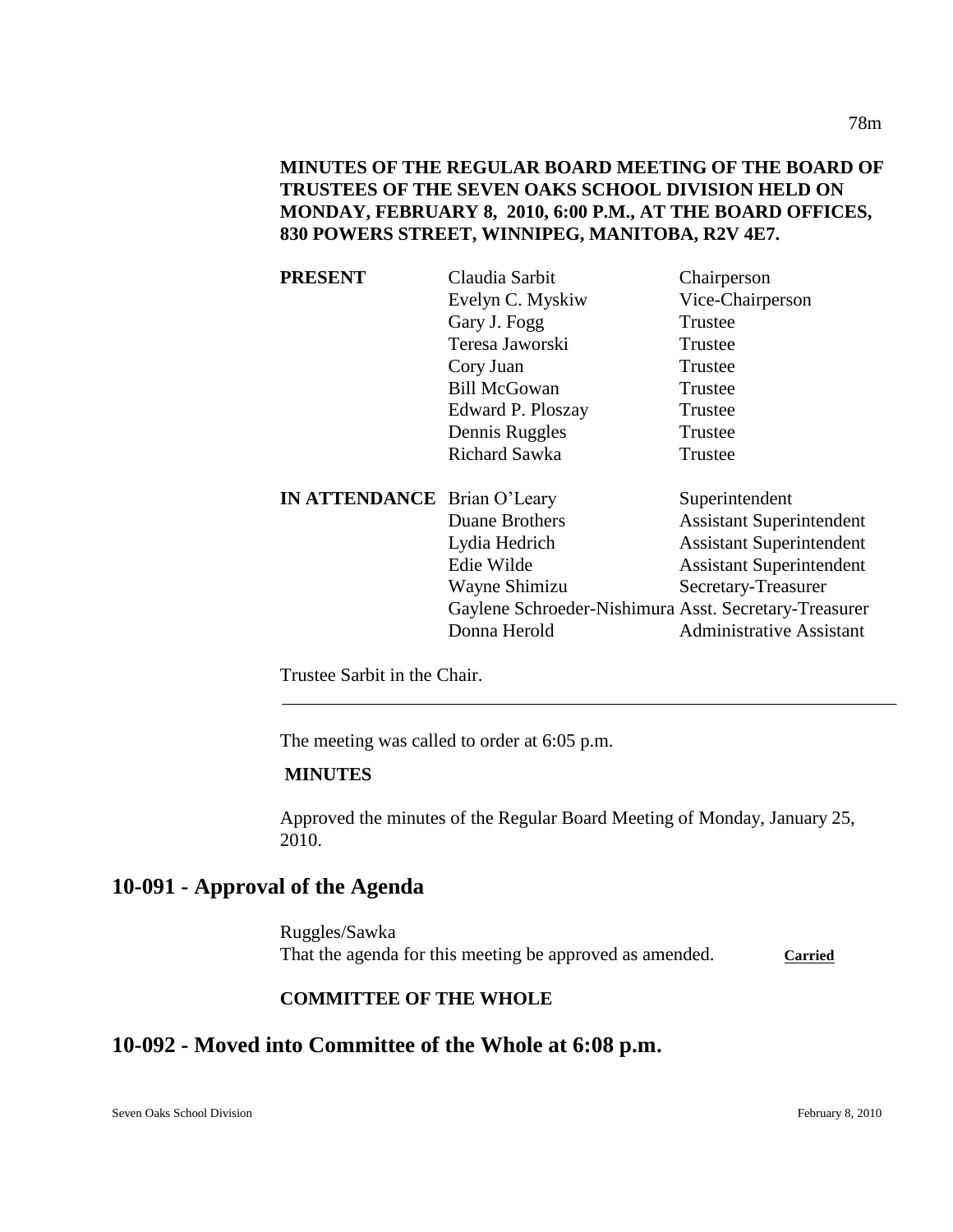#### **COMMITTEE OF THE WHOLE**

Jaworski/Juan That the Board move into Committee of the Whole. **Carried**

Trustee Myskiw in the Chair.

## **OFFICERS' REPORT**

There were no reports.

### **SUPERINTENDENTS' PERSONNEL REPORT**

## **10-093 - Superintendents' Personnel Report**

McGowan/Fogg **Carried** That the Superintendents' Personnel Report be ratified.

#### SPECIAL EDUCATION COORDINATOR APPOINTMENT

Appointed Carol Moar to a permanent Special Education Coordinator position, full-time (1.00), effective February 8, 2010.

### TEACHER APPOINTMENTS

Appointed the following to Limited Teacher-General (term) contracts:

Linda Benson, part-time (.50), effective February 1, 2010 to March 26, 2010 Bev Eccles, full-time (1.00), effective January 6, 2010 (indefinite) Helen Lesser, part-time (.50), effective February 1, 2010 (indefinite) Andrea Misner, full-time (1.00), effective January 28, 2010 to June 30, 2010 Genevieve Norberg, full-time (1.00), effective January 4, 2010 (indefinite) Robert Richmond, full-time (1.00), effective January 15, 2010 (indefinite) Nicole Russell, full-time (1.00), effective February 1, 2010 to June 30, 2010 Heather Stephens, full-time (1.00), effective January 27, 2010 (indefinite) Karen Warner, part-time (.40), effective February 1, 2010 to June 30, 2010

### CUSTODIAL APPOINTMENTS

Appointed the following to full-time (1.00) custodian positions:

Brian Fehr, effective January 25, 2010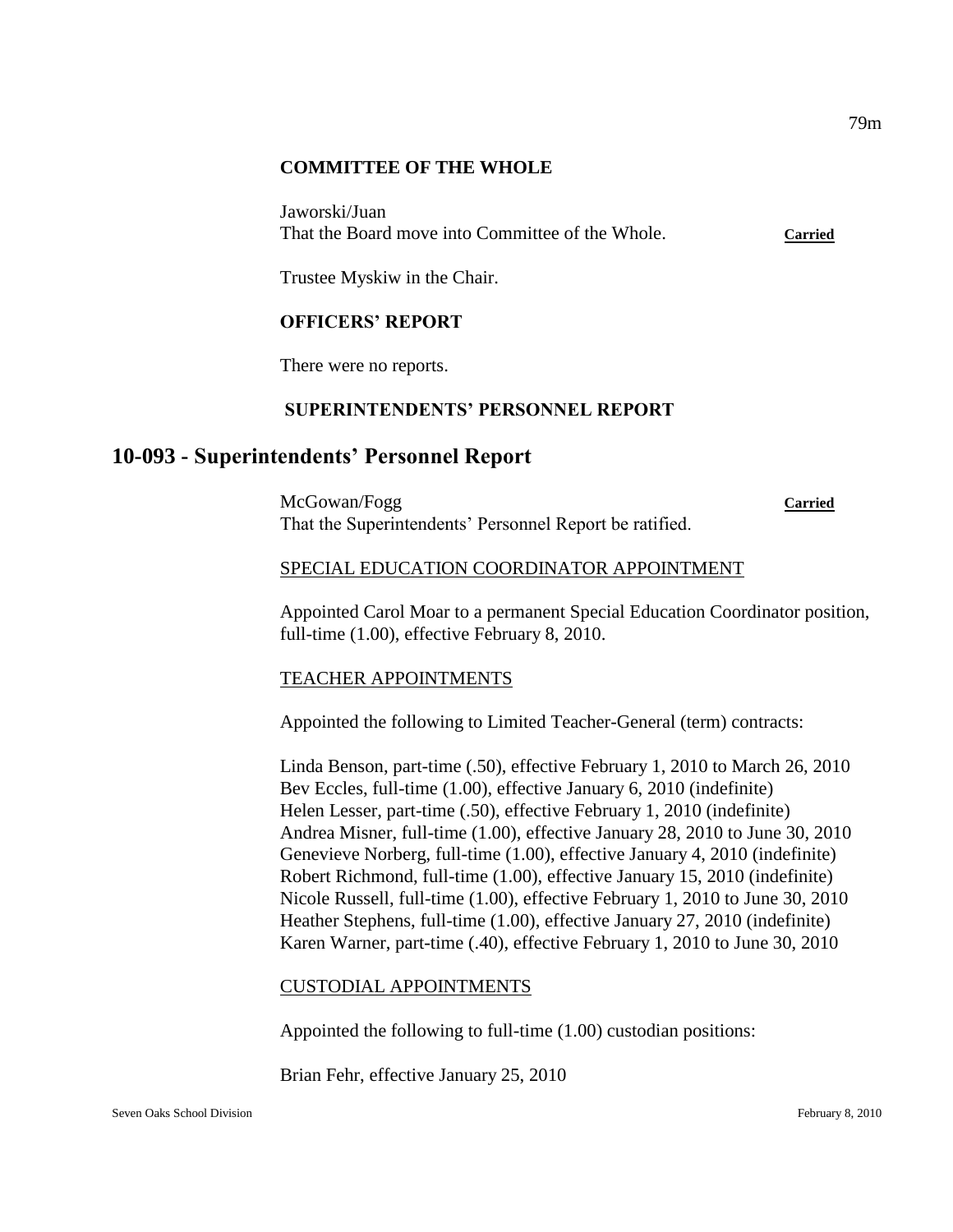#### **SUPERINTENDENTS' PERSONNEL REPORT**

Jerry Lapinski, effective February 1, 2010

#### PARAPROFESSIONAL APPOINTMENTS

Appointed Janis Stern to a full-time (1.00) paraprofessional position effective January 29, 2010.

#### TEACHER DEFERRED SALARY LEAVE

Cancelled the deferred salary leave granted to Michelle Hawula for the 2013- 2014 school year.

### TEACHER RETIREMENTS

Received notice of intent to retire effective June 30, 2010 from Donna Cohen and Loren Reichert.

#### PARAPROFESSIONAL MATERNITY LEAVE

Granted maternity leave to Heather Conger-Smith from her paraprofessional position effective February 1, 2010 to January 5, 2011.

### CUSTODIAN RESIGNATION

Received notice of intent to resign from custodian Mike Baker effective February 6, 2010.

### **SUPERINTENDENTS' REPORT**

The following matters were received as information:

- **MSBA Bargaining Issues.**
- 2010-2011 Funding Information.
- 2010-2011 First Draft Budget.
- **TJ's Gift Foundation 4<sup>th</sup> Annual Gala Evening.**

Trustee Sarbit in the Chair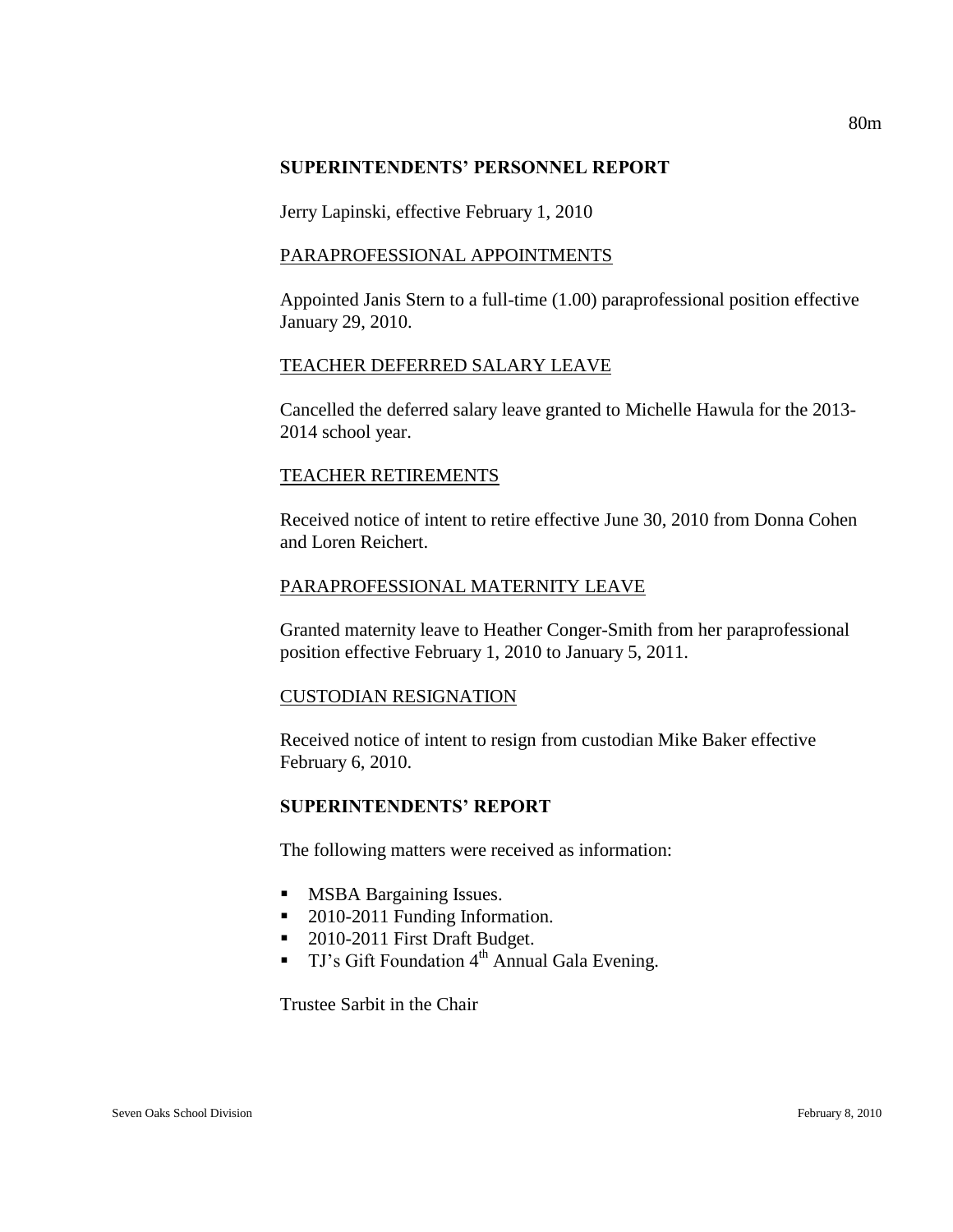## **10-094 - Board Calendar**

McGowan/Juan

That a Regular Board meeting be added on Monday, February 22, at 6:45 p.m. (Conference Room - Garden City Collegiate) to the 2009-2010 Board Calendar for final readings of By-Law 1-2010. **Carried**

## **10-095 - By-Law No. 1-2010**

Ruggles/Sawka

That By-Law No. 1-2010 for the purpose of borrowing the sum of \$3,486,200.00 and issuing debentures therefore, for the purpose of roof replacement and roof structure upgrade at Garden City Collegiate West (Phase 1: \$14,100.00 and Phase 2: \$2,045,400.00), ventilation upgrade at École Seven Oaks Middle School (\$1,001,700.00), air cooled condensing unit replacement at Margaret Park School (\$170,400.00), relocate portable classrooms to École Leila North Community School (\$80,000.00), and grooming room at Edmund Partridge Community School (\$174,600.00) be given first reading. **Carried**

## **10-096 - 2010 Manitoba Association of Parent Councils**

Jaworski/Juan That Seven Oaks School Division support the Manitoba Association of Parent Councils as a "Premier Supporter" and offer the three conference registrations (Conference: April 23 & 24) to Division Parent Councils. **Carried**

# **10-097 - TJ's Gift Foundation – 4 th Annual Gala Evening**

Fogg/Ruggles That the Seven Oaks School Division support TJ's Gift Foundation with the purchase of one corporate table for their 4th Annual Gala Evening, May 13, 2010. **Carried**

## **10-098 - MSBA – Distribution of Board Ballots**

Juan/Ruggles That Trustee Evelyn Myskiw be approved to pick up the Manitoba School Boards Association ballots. **Carried**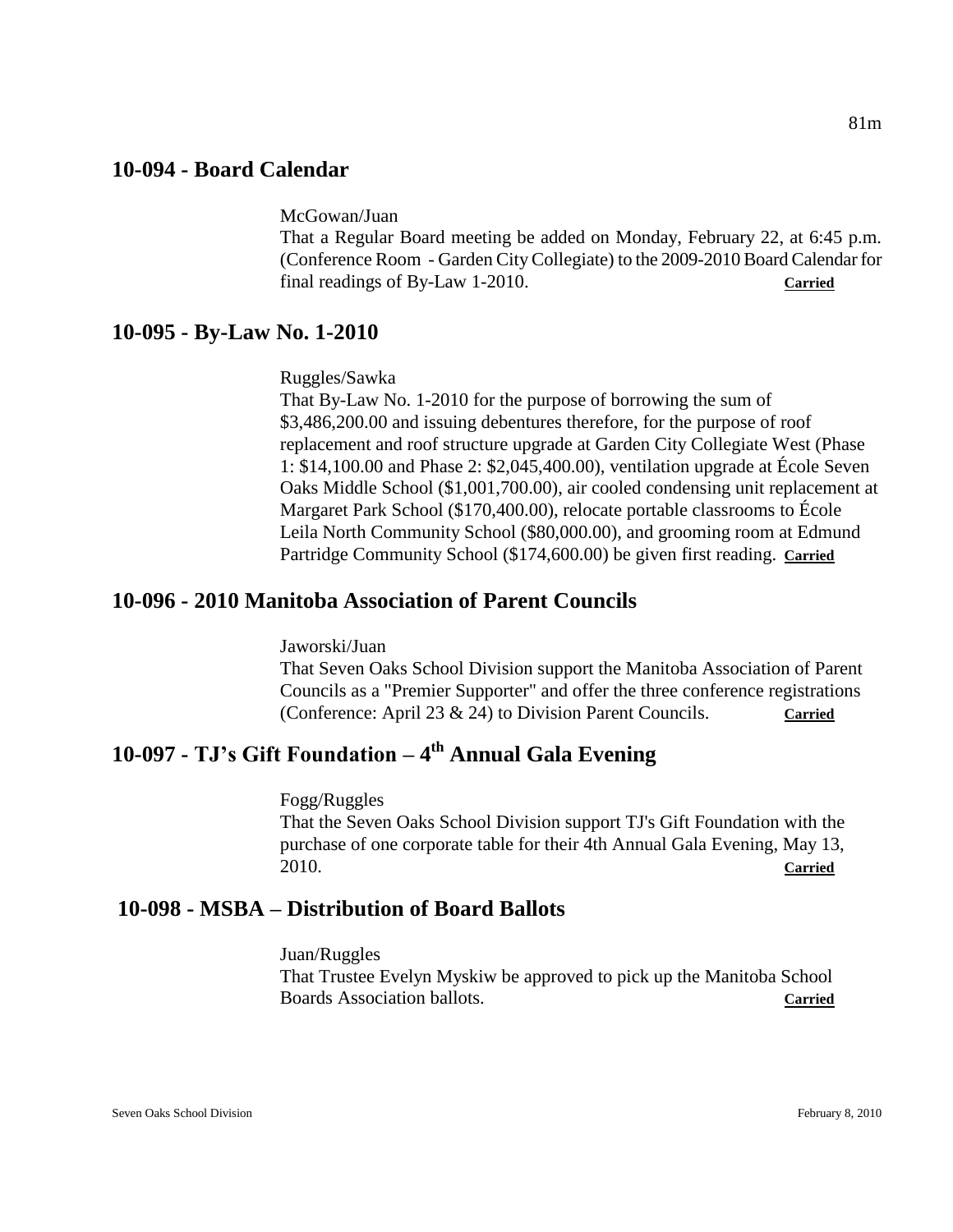#### **SUPERINTENDENTS' REPORT**

The following matter was received as information:

• Portables Update.

## **CONSENT AGENDA**

## **10-099 - Consent Agenda**

Ploszay/Jaworski

"Item  $B$  – Ducks Unlimited Invoice No. 440432 and Item  $C$  – Statutory Holdback on Ducks Unlimited Invoice No. 44032" be removed from the Consent Agenda for discussion and the remaining Consent Agenda Items be approved. **Carried**

## **10-100 - Ducks Unlimited Invoice No. 440432**

Ploszay/McGowan That Invoice No. 440432 for the Swinford Park Frog Pond in the amount of \$860.50 be paid to Ducks Unlimited. **Carried**

## **10-101 - Ducks Unlimited Invoice No.440432**

Juan/Myskiw That 7-1/2% Statutory Holdback on Ducks Unlimited Invoice No. 440432 for the Swinford Park Frog Pond in the amount of \$90.00 be paid to the SOSD/Ducks Unlimited Frog Pond (Native Plant Solutions) account.

**Carried**

## **10-102 - Policy GABJ - Guide to Investigating Accidents**

Jaworski/Fogg That Policy GABJ - Guide to Investigating Accidents be approved for inclusion in the Policy Manual. **Carried**

## **10-103** - **Policy GAEA - Respectful Workplace Policy**

Juan/Ploszay That revised Policy GAEA - Respectful Workplace Policy be approved for inclusion in the Policy Manual. **Carried**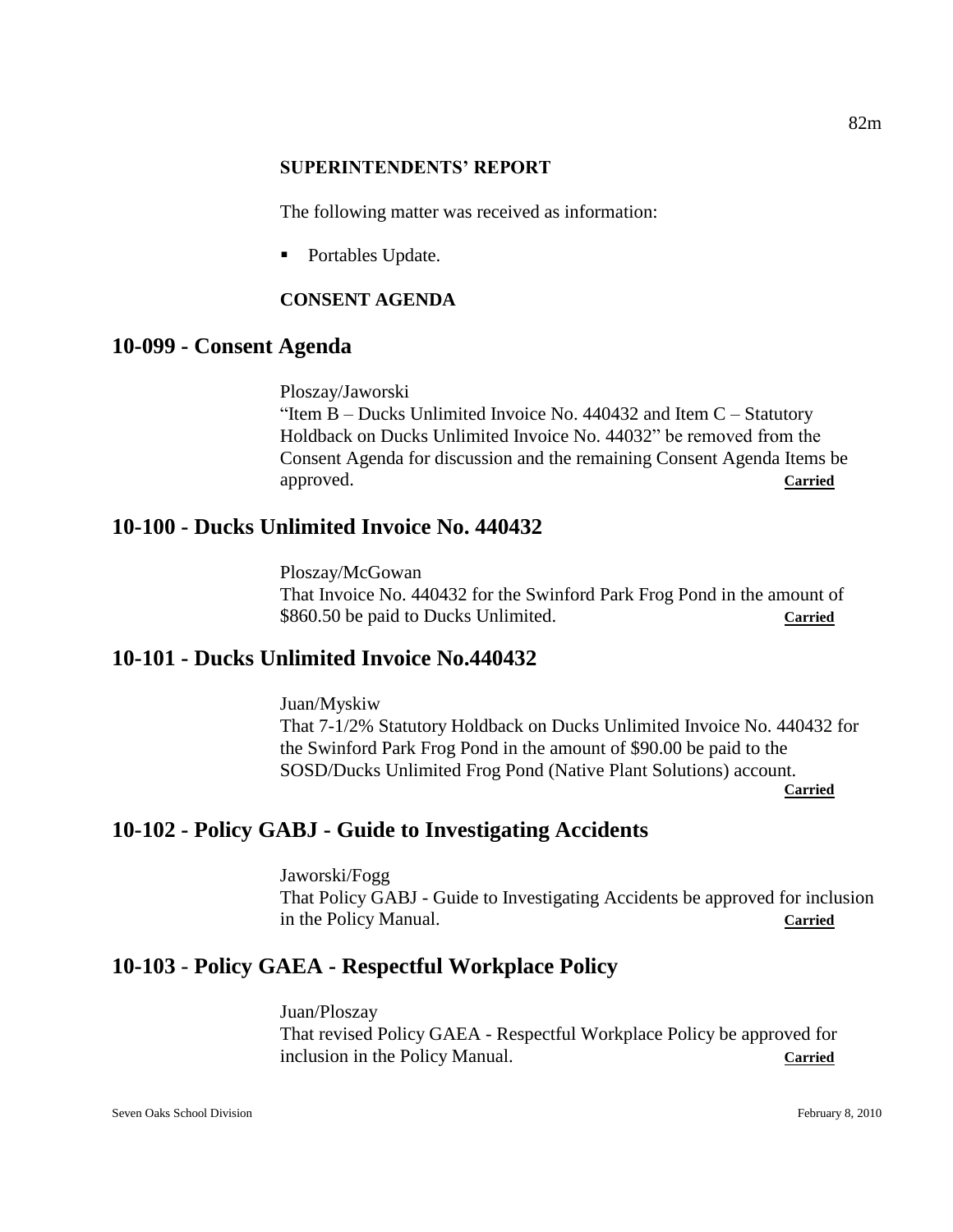## **10-104 - Policy GAEA-R - Procedures for Handling & Resolution of Complaints**

Jaworski/Ploszay

That revised Policy GAEA-R - Procedures for Handling and Resolution of Complaints be approved for inclusion in the Policy Manual. Carried

## **10-105 - Policy GAEAA – Sexual Harassment**

Ploszay That Policy GAEAA - Sexual Harassment be approved for deletion from the Policy Manual. **Carried** 

## **10-106 - Policy GAEAA-R - Procedures for the Handling and Resolution of Sexual Harassment Complaints**

Jaworski

That Policy GAEAA-R - Procedures for the Handling and Resolution of Sexual Harassment Complaints be approved for deletion from the Policy Manual.

**Carried**

#### **CONFERENCE REPORTS**

Terry Bilyk, Principal, R.F. Morrison School: FETC Conference on Technology, January 13-15, 2010, Orlando, Florida.

Tyler Yip, Teacher, Edmund Partridge Community School: Midwest Band and Orchestra Conference, December 15-18, 2009, Chicago.

### **CORRESPONDENCE**

- Joanna Blais, Director, Program and Student Services Branch: September 2010 location of the Interdivisional Program for Students with Autism (IPSA).
- Greg Selinger, Premier of Manitoba: "I Love to Read Month" celebrating readers in Grades 2 and 3 with The Premier's Reading Recognition Certificate.
- Steve Power, Director, Schools Finance Branch: 2010-2011 Funding Announcement.
- **MSBA e-bulletin February 3, 2010.**
- Hugh Coburn, President, MSBA: Letter to Honourable Nancy Allan regarding funding.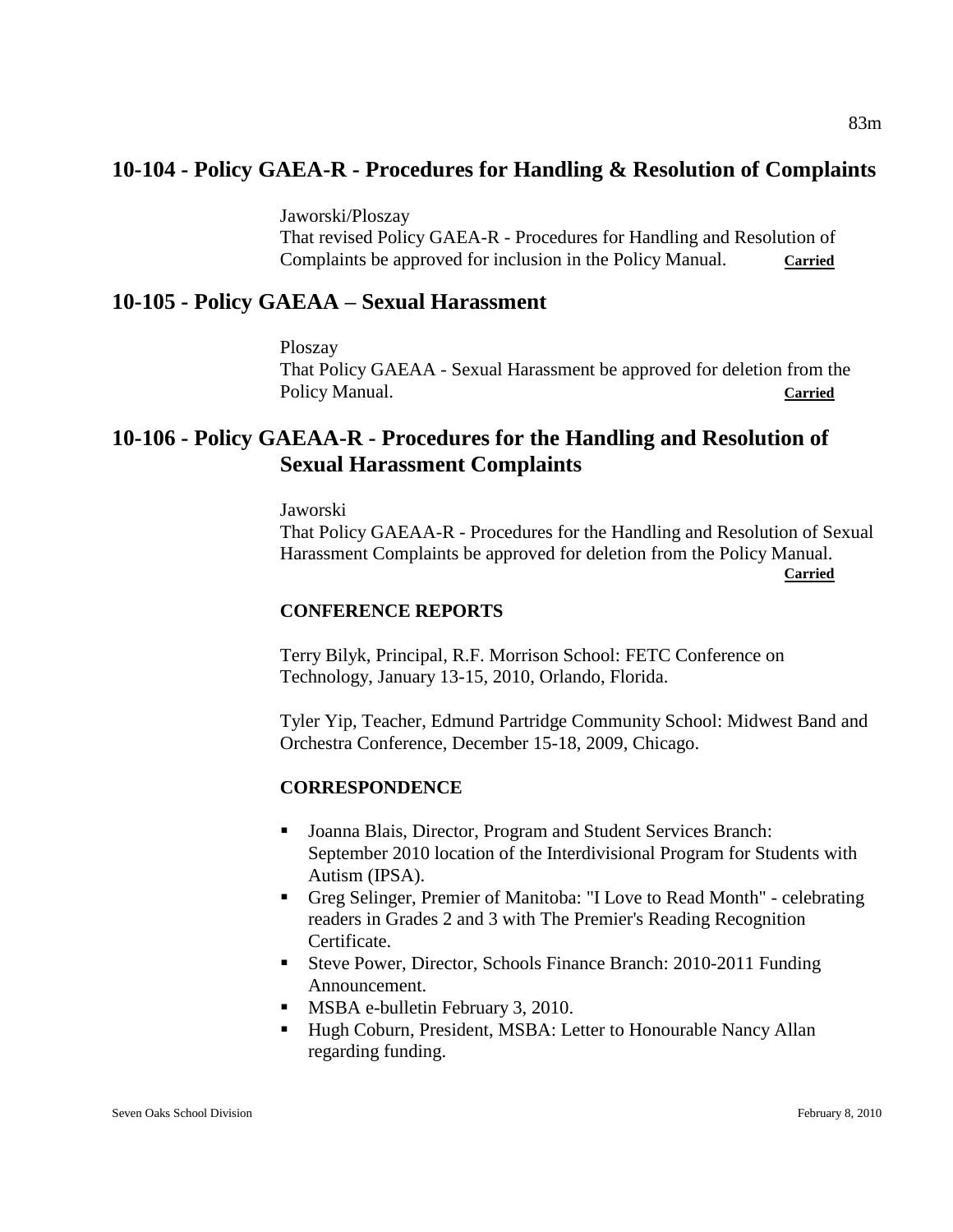### **CORRESPONDENCE**

- Workers Compensation Board: Client Profile Summary Report to December 31, 2009.
- MSBA Labour Relations Divisional Mail Salary Bulletins: Salary Bulletin No. 02-2010 Frontier School Division and United Steelworkers Local 7106 Agreement-In-Committee; and Salary Bulletin No. 04-2010 Frontier School Division and Frontier Teachers' Association Ratified Agreement.
- Cliff Meder, Director of Operations, Seven Oaks School Division: Edmund Partridge Community School Addition and Renovation, Change Order Nos. 15, 16 & 17, and 18.
- Rick Dedi, Executive Director, Public Schools Finance Board: Various Schools - Assessment of Portable Request.
- Rick Dedi, Executive Director, Public Schools Finance Board: Disposition of 2729 McPhillips Street School Property.
- Rick Dedi, Executive Director, Public Schools Finance Board: Garden City Collegiate West - Steam Unit Ventilator Replacement - Construction.
- Barb Unrau, Executive Assistant, Manitoba School Boards Association: Minutes of Region 5 & 6 Network Meeting held November 25, 2009; and Minutes of Region 5 & 6 Annual General Meeting held January 23, 2010.
- MB Education, School Programs Division: Report: Impacts of Exposure to Career Planning Services and Parental Involvement in Learning - An Examination of Data from the Youth in Transition Survey.

## **ANNOUNCEMENTS**

### **Board Meeting Dates:**

Monday, February 22, 2010 - Public Budget Meeting - Garden City Collegiate 5:00 p.m. - Dinner - Conference Room 6:45 p.m. – Regular Board Meeting 7:00 p.m. - Budget Meeting - Commons Monday, March 1, 2010 - Regular Board Monday, March 8, 2010 - Informal Board Thursday, March 11, 2010 - Regular Budget

### **Other Dates:**

- Garden City Commons Grand Opening Monday, March 15, 2010.
- MAST AGM March 18-20, 2010.